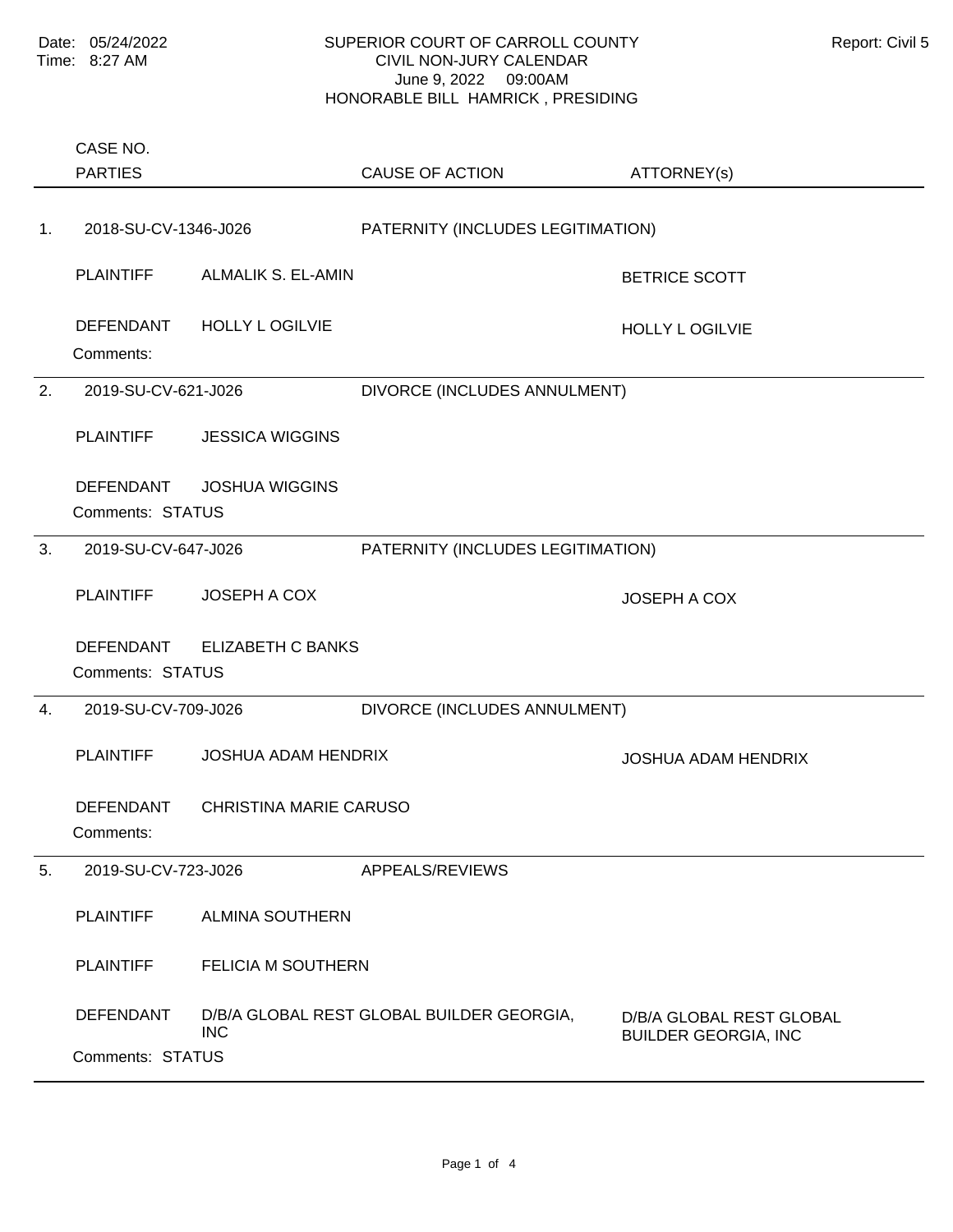|     | CASE NO.                                           |                            |                                          |                             |
|-----|----------------------------------------------------|----------------------------|------------------------------------------|-----------------------------|
|     | <b>PARTIES</b>                                     |                            | <b>CAUSE OF ACTION</b>                   | ATTORNEY(s)                 |
|     |                                                    |                            |                                          |                             |
| 6.  | 2019-SU-CV-915-J026                                |                            | DISSOLUTION/DIVORCE/SEPERATE MAINTENANCE |                             |
|     | <b>PLAINTIFF</b>                                   | <b>CAROLYN DEEM</b>        |                                          | <b>DESIREE D DUKE</b>       |
|     | <b>DEFENDANT</b><br>Comments:                      | TIMOTHY JOHN DEEM          |                                          | <b>CANDACE ELLENE RADER</b> |
| 7.  | 2019-SU-CV-1025-J026                               |                            | OTHER DOMESTIC RELATIONS FILING          |                             |
|     | <b>PLAINTIFF</b>                                   | PHILLIP S ONEAL            |                                          |                             |
|     | <b>PLAINTIFF</b><br>Comments:                      | ADELINA MORALES ONEAL      |                                          |                             |
| 8.  | 2020-SU-CV-271-J026                                |                            | PATERNITY (INCLUDES LEGITIMATION)        |                             |
|     | <b>PLAINTIFF</b>                                   | <b>LAVAIJA CALDWELL</b>    |                                          |                             |
|     | <b>DEFENDANT</b><br>Comments:                      | <b>COREY DAVIS</b>         |                                          |                             |
| 9.  | 2020-SU-CV-1034-J026                               |                            | OTHER GENERAL CIVIL FILING               |                             |
|     | <b>PLAINTIFF</b>                                   | <b>SAGAR M PATEL</b>       |                                          | <b>ROBERT F DANGLE</b>      |
|     | <b>DEFENDANT</b>                                   | GEORGIA WEST IMAGING, P.C. |                                          | <b>RICHARD G TISINGER</b>   |
|     | <b>OUTPATIENT IMAGING, LLC</b><br><b>DEFENDANT</b> |                            |                                          |                             |
|     | <b>DEFENDANT</b><br>Comments:                      | HO LIN                     |                                          |                             |
| 10. | 2020-SU-CV-1158-J026                               |                            | OTHER DOMESTIC RELATIONS FILING          |                             |
|     | <b>PLAINTIFF</b>                                   | <b>KATHY SIMMONS</b>       |                                          |                             |
|     | <b>DEFENDANT</b><br>Comments:                      | THOMAS THOMASON            |                                          |                             |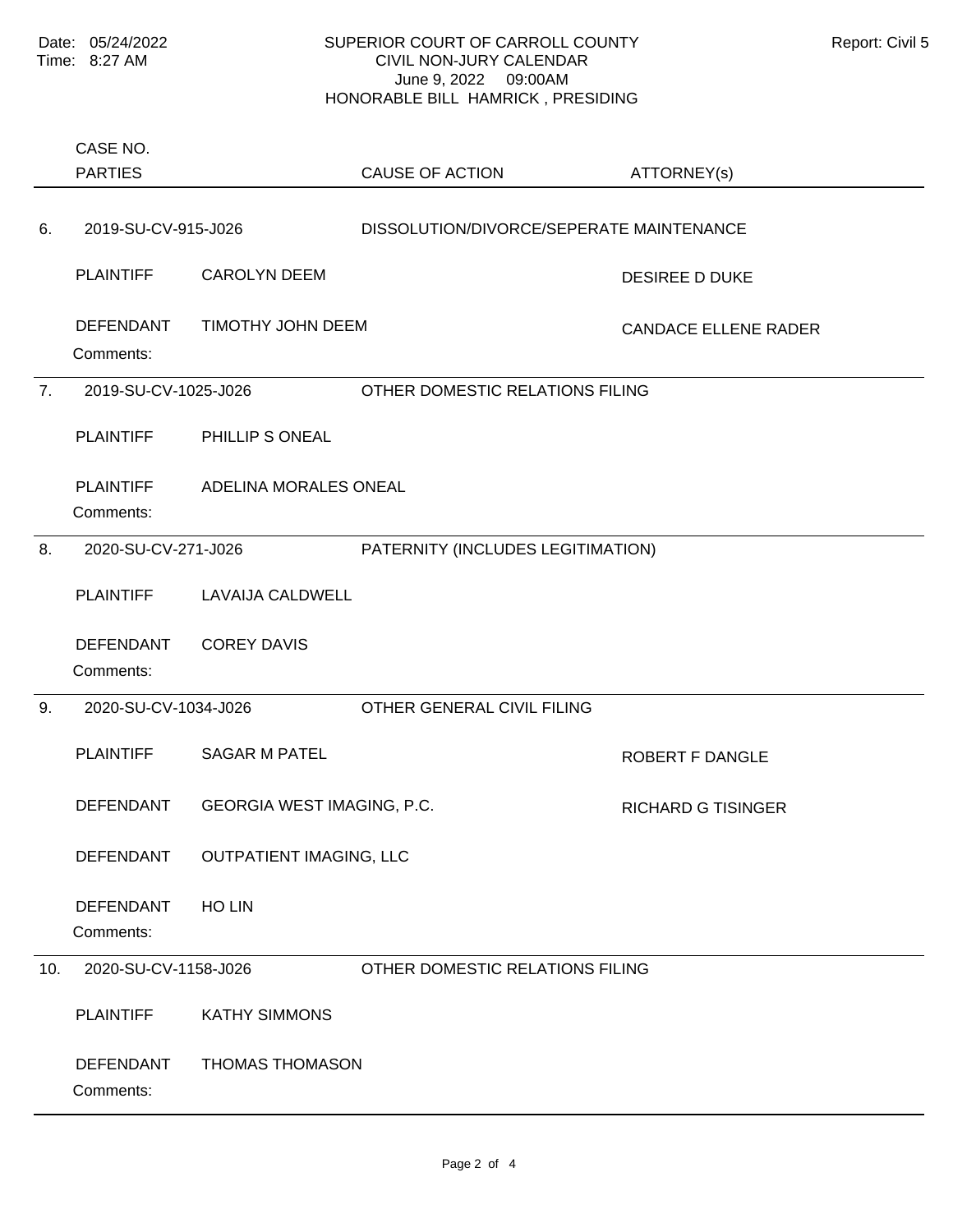|     | CASE NO.<br><b>PARTIES</b>                                   |                        | <b>CAUSE OF ACTION</b>                            | ATTORNEY(s)                |
|-----|--------------------------------------------------------------|------------------------|---------------------------------------------------|----------------------------|
|     |                                                              |                        |                                                   |                            |
| 11. | 2021-SU-CV-270-J026                                          |                        | DIVORCE (INCLUDES ANNULMENT)                      |                            |
|     | <b>PLAINTIFF</b>                                             | <b>KARLA TOLLY</b>     |                                                   | <b>DANIELLE DAVIS</b>      |
|     | <b>DEFENDANT</b><br>Comments:                                | NICHOLAS TOLLY         |                                                   | <b>DESIREE D DUKE</b>      |
| 12. | 2021-SU-CV-754-J026                                          |                        | MODIFICATION OF CUSTODY/PARENTING TIME/VISITATION |                            |
|     | <b>PLAINTIFF</b>                                             | <b>CURTIS CADE</b>     |                                                   | <b>CRYSTAL WRIGHT</b>      |
|     | <b>DEFENDANT</b>                                             | KHRYSTA ALEXANDER      |                                                   | DANIELE C JOHNSON          |
|     | Comments: FINAL                                              |                        |                                                   |                            |
| 13. | 2021-SU-CV-934-J026                                          |                        | DIVORCE (INCLUDES ANNULMENT)                      |                            |
|     | <b>PLAINTIFF</b>                                             | <b>ROBERT WALLACE</b>  |                                                   | <b>CHRISTINA BROADWAY</b>  |
|     | <b>DEFENDANT</b><br>Comments:                                | <b>KAITLYN WALLACE</b> |                                                   | <b>KIERSTON M PHILLIPS</b> |
| 14. | 2022-SU-CV-145-J026<br>DEFENDANT<br>MARSHANDA MILLER-DICKENS |                        | DIVORCE (INCLUDES ANNULMENT)                      |                            |
|     |                                                              |                        |                                                   |                            |
|     | <b>PLAINTIFF</b><br>Comments:                                | <b>JAMES DICKENS</b>   |                                                   |                            |
| 15. | 2022-SU-CV-202-J026                                          |                        | DIVORCE (INCLUDES ANNULMENT)                      |                            |
|     | <b>PLAINTIFF</b>                                             | ANGELA BONNER          |                                                   | <b>ANGELA BONNER</b>       |
|     | <b>DEFENDANT</b><br>Comments:                                | <b>JOSHUA BONNER</b>   |                                                   |                            |